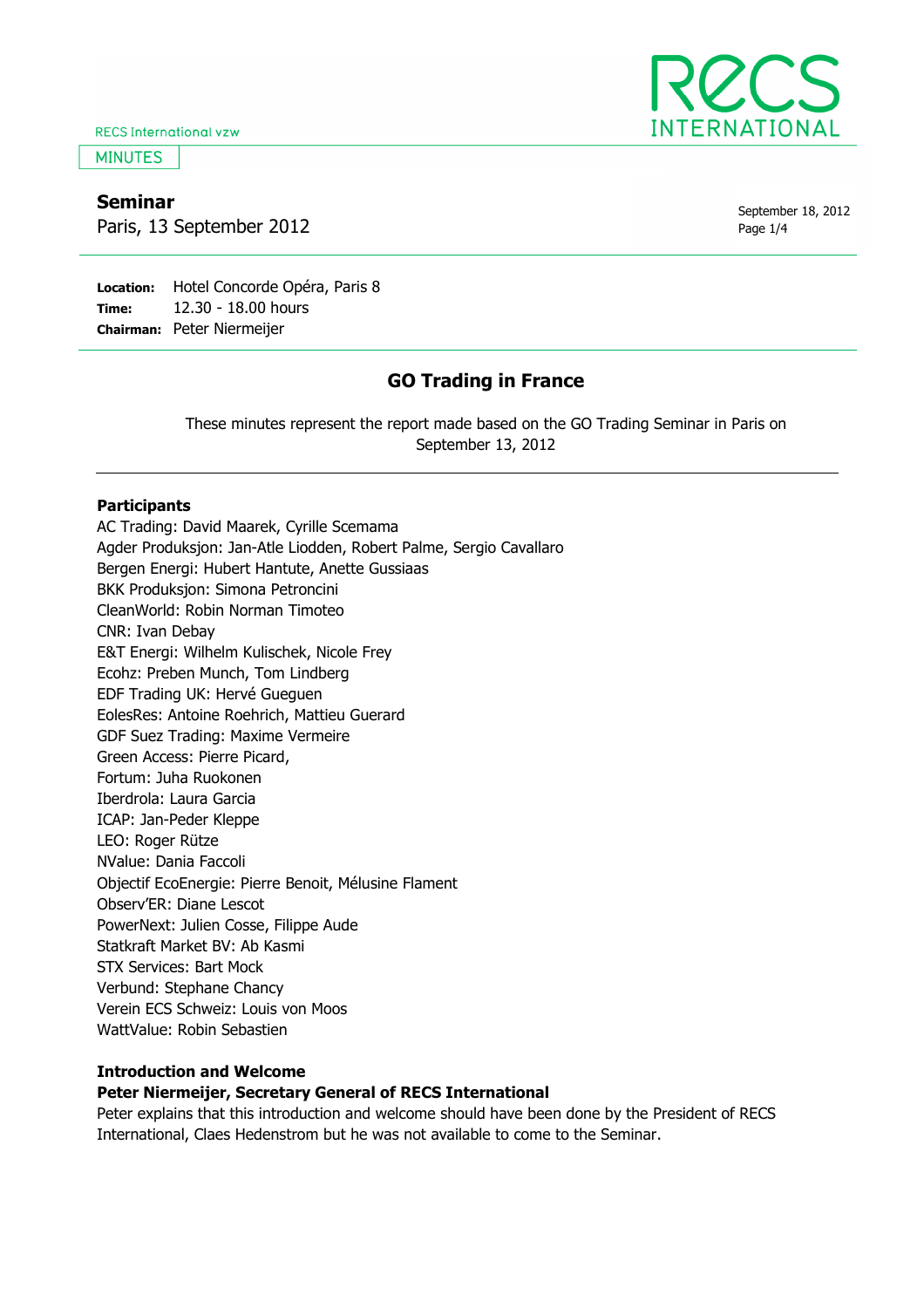

# About RECS International

## Peter Niermeijer, Secretary General of RECS International

Peter Niermeijer explained in detail the function and activities of RECS International in order to bring all the participants to the same level of knowledge. He described basic principles of the organization as well as the GO/attribute trading system. For a more in depth look into RECS International and its current activities it is recommended that the reader view the minutes of the Paris Board Meeting on September 14<sup>th</sup> 2012 (MB 12/17).

## Organisation of RECS International

From there Peter went on to explain that a number of aspects that RECS International is working on involve helping to standardize and distribute information about the member nations. This is particularly important for national GO systems that do not adhere to the EECS system and hence need further investigation. This was the background for the discussions by the next presenter.

RECS International has 32 French members of the roughly 220 members.

## Future of RECS in France

## Pierre Picard, Board Member RECS International

Pierre Picard took the stage with a few slides and the intension of bringing discussion to the floor. He framed the conversation by discussing French ordinance 16/09/2011 which was intended to transpose the EU directive 2009/28/EC into French law. Pierre mentioned that this was not a technical document and this is where a number of issues arise from.

When implementing the renewables directive (2009/28/EC) part of this was to choose a registry for the GO system. A tender was implemented in early 2012 to find the registry that would best suit the needs of the French government. There were two obvious choices (1) the registry that complies with the RES-GO requirement (but does not standardize or adhere to the EECS system) and (2) EECS attached registry with experience implementing EECS-RECS certificates (Observer). As of now, 13 September 2012 the winner is privately known (among the ministry) but the minister has not signed the document. Naturally, if Observer wins the tender import and export of GO certificates from France would be much easier.

Some members of the group expressed concern with the tariffs the old IB imposed (Observer) however it was mentioned from the Secretary-General that the AIB discloses all tariffs online and it is the right of the IB to create individual tariffs. If market players are opposed to the tariffs it would be possible to request different tariffs by writing an official letter to the IB of France.

In the form of current trades, Pierre and some other market players estimated that around 20-25 TWh of RES-GOs (not EECS-GOs) were issued in France by RTE. Most of these GOs are canceled by Italian consumers, however this has changed due to a change in Italian law as of the beginning of 2012. It is unknown what will happen with cancelations this year, the likely hood is that most issued GOs will go uncanceled.

A participant raised the question asking what would happen if one were to import foreign GOs into France, for example, Norwegian registered GOs. The presenter flipped the question around to talk about exports. In the case that a French GO is exported to Norway, the GO is registered in the French books that a PDF was made for the GO and a counter-party has canceled this GO. From the perspective of the registry, RTE will never know if the GO was canceled across the boarder or domestically – but – you do know that the GO was redeemed.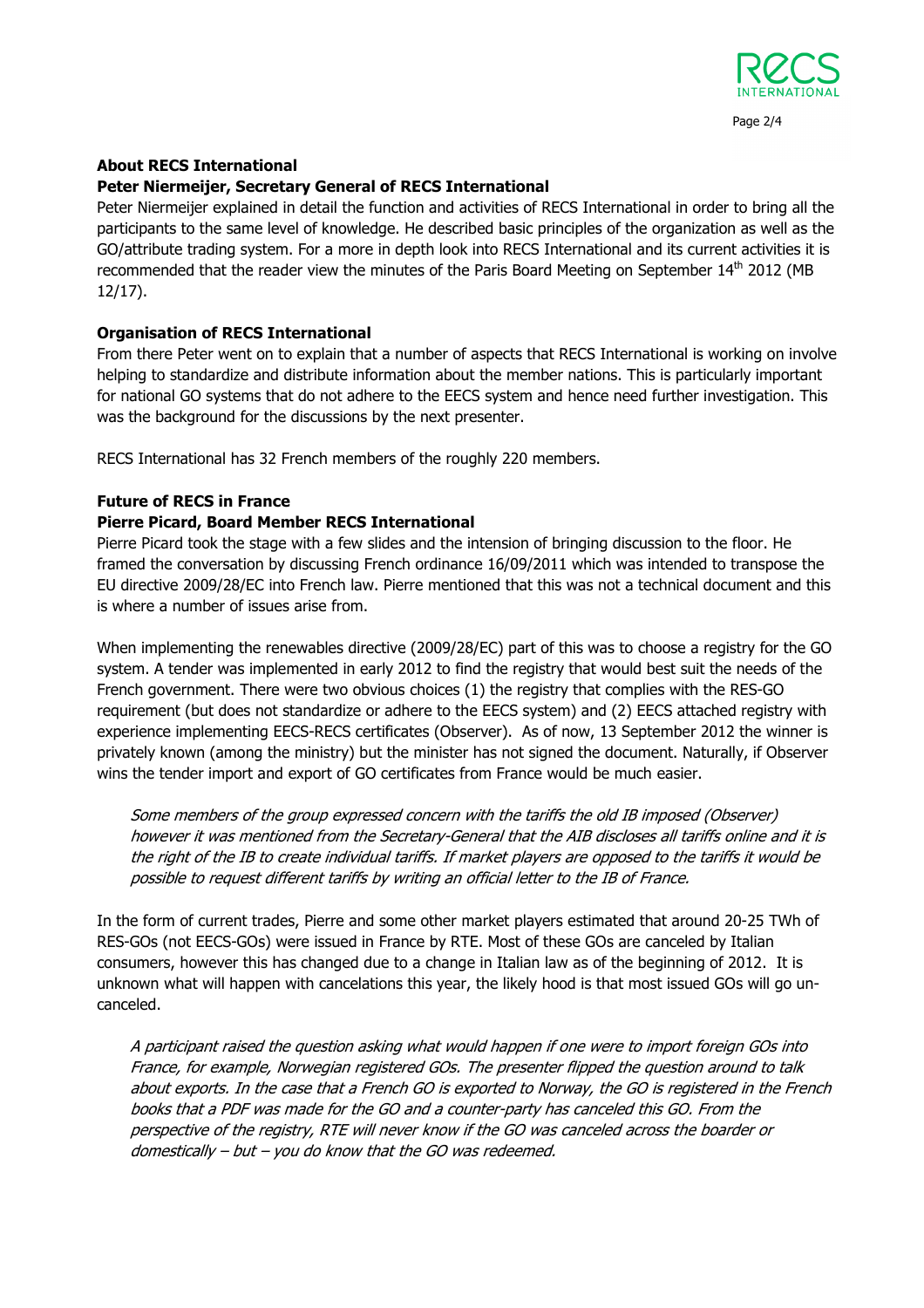

Page 3/4

The questioner continued then to ask, "How do you then verify that the PDF is not being sold multiple times to multiple end-users". Pierre mentioned that it is possible to put the name of the counterparty on the PDF before delivery, but this is only an option and hence not always used. He mentioned however that while it is impossible to know how much this happens (export of French GOs under RTE) it is likely not a common event.

Possibly an even greater problem than the GO export is the lack of any residual mix calculation for disclosure. The rules for French disclosure are vague and there is no attempt to create a residual mix, even though green products in France are mandated to have a RES-GO canceled as proof to the consumer. Since the supplier mix is the chosen form of disclosure in France ownership of electricity and production plants is of extreme importance, however there are no clear rules on how a supplier claims the use of different production sources.

In theory EECS transfers could be canceled by French electricity suppliers and be used for the renewable products they deliver. This would be done by creating an ex-domain cancelation in the EECS system.

A participant asked the total green electricity production that France could issue GOs for (i.e. aftersubsidized GOs are removed). The answer seemed to range between 45 and 70TWh, the group assumed 60 would be closest. But because carbon emissions are so low in France due to the high levels of nuclear and relatively clean additional electricity supply the prices for GOs may just be too high in France. The GOs would be of a higher value in other member states.

One participant asked if Fukashima has been a threat to the nuclear supply in France. Pierre said no with this example. There is one organization (supplier) in France that declares only to have green/renewable deliveries. After Fukashima the demand for their services rose, but still, to this day in France they only have 14,000 customers equaling roughly 35GWh. This is connected to the problem in France that most consumers have not taken control of the market liberalization. Since liberalization only 5% of people have changed electricity/energy suppliers.

Pierre believes that the current economic situation in France does not allow for a strong internal market, but, an export market could exist. For the export market to improve a number of things must be changed, Diane Lescot from Observ'ER, the former RECS registry, mentioned a number of things that could be changed/improved. If RECS wants to be useful they should set up a team to influence residual mix rules that French suppliers would agree to. Another method would be to help in the 'labels' discussion that will be taking place in French. Lastly, they might consider writing a letter to the Ministry mimicking much of what Observ'ER wrote earlier the week before.

The potential for another large hydroelectric export market worried some market players, but most agreed an EECS connected France is good for the tracked electricity market.

## Next Steps:

- 1. A Letter will be written to the ministry from the RECS International Association. Some of the members may also take part in signing the letter. French players in the room, like EDF will consider the proposal.
- 2. Contact French producers and make them aware that as an export commodity the GO is of value and should be EECS connected.
- 3. Research the GO for biogas proposal in France. While it is not fully operational it presents an interesting concept. It allows subsidies GOs to be sold to consumers and 75% of the revenue